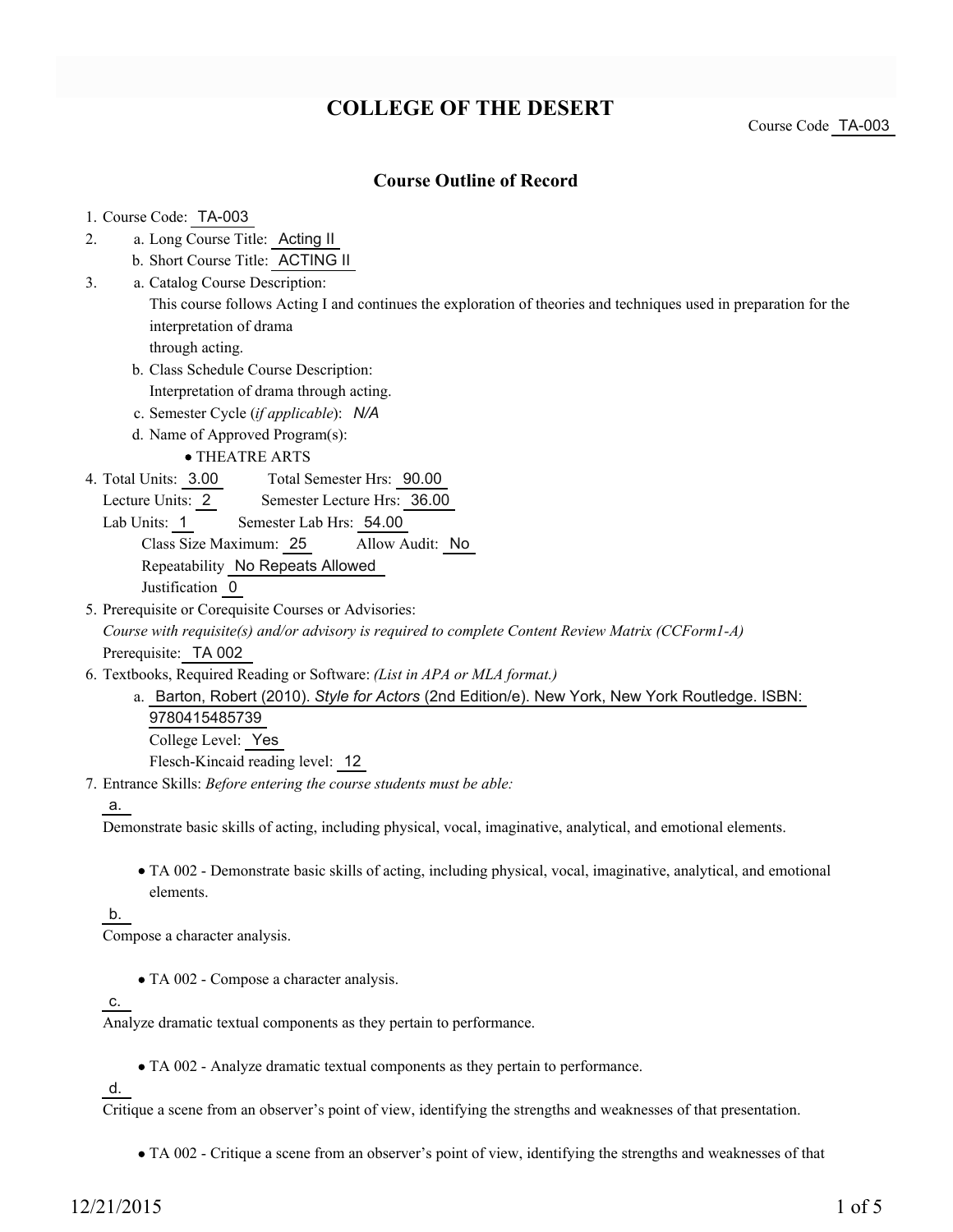## TA 003-Acting II

presentation

e.

Use and apply a basic craft of acting in performance.

- TA 002 Use and apply a basic craft of acting in performance.
- 8. Course Content and Scope:

#### Lecture:

- 1. Theories and methods of acting.
- 2. Craft and methods for performance.
- 3. Textual analysis for creating a role.
- 4. Creating the physical life of a character.
- 5. Terminology and vocabulary.

Lab: *(if the "Lab Hours" is greater than zero this is required)*

1. Application of theories and methods of acting.

- 2. Craft and methods for performance.
- 3. Textual analysis for creating a role.
- 4. Creating the physical life of a character.
- 5. Practical application of theatre terminology and vocabulary.
- 6. Attendance at a live performance.

9. Course Student Learning Outcomes:

1.

Create a characters using textual analysis.

#### 2.

Perform scenes with expanded range and flexibility as an actors.

- 10. Course Objectives: Upon completion of this course, students will be able to:
	- a. Demonstrate an understanding of the various techniques of acting in performance.
	- b. Develop an expanded range and flexibility as an actor.
	- c. Demonstrate the ability to create a character using textual analysis.
	- d. Evaluate scene work developed from published plays.
	- e. Apply elements of effective acting techniques as a personal standard.
	- f. Evaluation of acting technique in a live performance.

Methods of Instruction: *(Integration: Elements should validate parallel course outline elements)* 11.

- a. Activity
- b. Collaborative/Team
- c. Demonstration, Repetition/Practice
- d. Discussion
- e. Journal
- f. Lecture
- g. Observation
- h. Participation
- i. Role Playing
- 12. Assignments: (List samples of specific activities/assignments students are expected to complete both in and outside of class.) In Class Hours: 90.00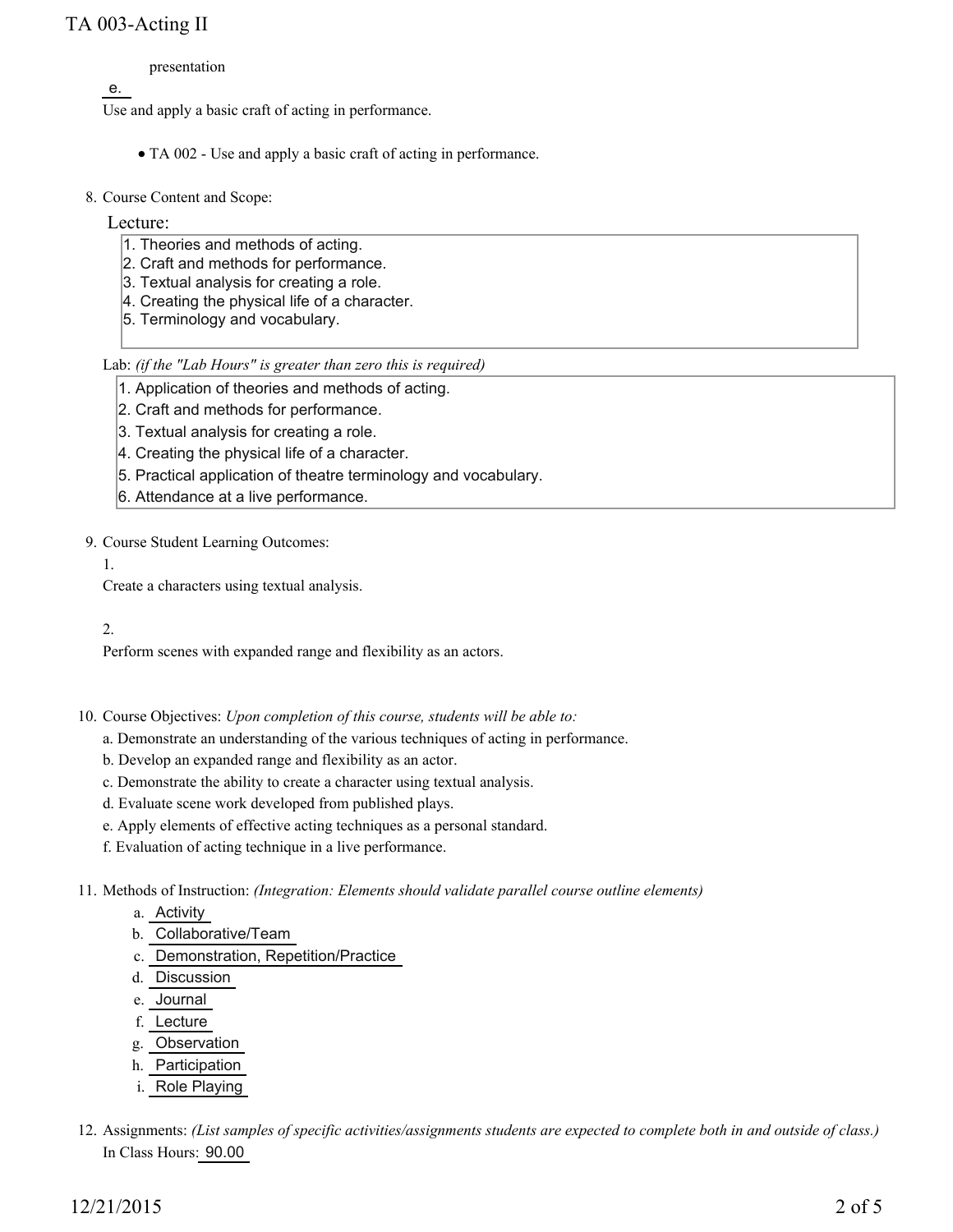Outside Class Hours: 72.00

- a. In-class Assignments
	- 1. Discuss journal entry assignments
	- 2. Perform two monologues (contemporary and classical)
	- 3. Perform a group acting scene.
	- 4. Present a directed group acting scene.
	- 5. Perform complex character analysis for monologue and scene presentations.
	- 6. Perform daily improvisational exercises and activities
- b. Out-of-class Assignments
	- 1. Keep a journal
	- 2. Select, prepare and rehearse two monologues (contemporary and classical)
	- 3. Select, prepare and rehearse a group acting scene
	- 4. Select, prepare and direct a group acting scene
	- 5. Rehearse complex character analysis for monologue and scene presentations.
	- 6. Written critique of performances

13. Methods of Evaluating Student Progress: The student will demonstrate proficiency by:

- Written homework
- Critiques
- Guided/unguided journals
- Term or research papers
- Field/physical activity observations
- Presentations/student demonstration observations
- Group activity participation/observation
- Self/peer assessment and portfolio evaluation
- True/false/multiple choice examinations
- Mid-term and final evaluations
- Student participation/contribution
- Student preparation
- Oral and practical examination
- 14. Methods of Evaluating: Additional Assesment Information:
- 15. Need/Purpose/Rationale -- All courses must meet one or more CCC missions.

CSU/UC Transfer Course

B. Transfers to CSU

### CSU Fullerton: THTR 240A

CSU GE Area C: Arts, Literature, Philosophy and Foreign Languages

C1 - Arts, Dance, Music, Theater

PO-GE C3 – Arts, Humanities, and Culture

 Show how and why the visual and performing arts are unique and how inherent meaning in the arts transcends written and verbal communication;

 Effectively communicate and express themselves and make themselves understood through visual, auditory, tactile, and symbolic means.

IO - Aesthetics

Value appearance in terms of how pleasing it is in movement, form, and function.

IO - Critical Thinking and Communication

 Appreciate diversity as it is expressed in multiple disciplines and across various cultures through reading, speaking and writing.

 Utilizing various communication modalities, display creative expression, original thinking, and symbolic discourse.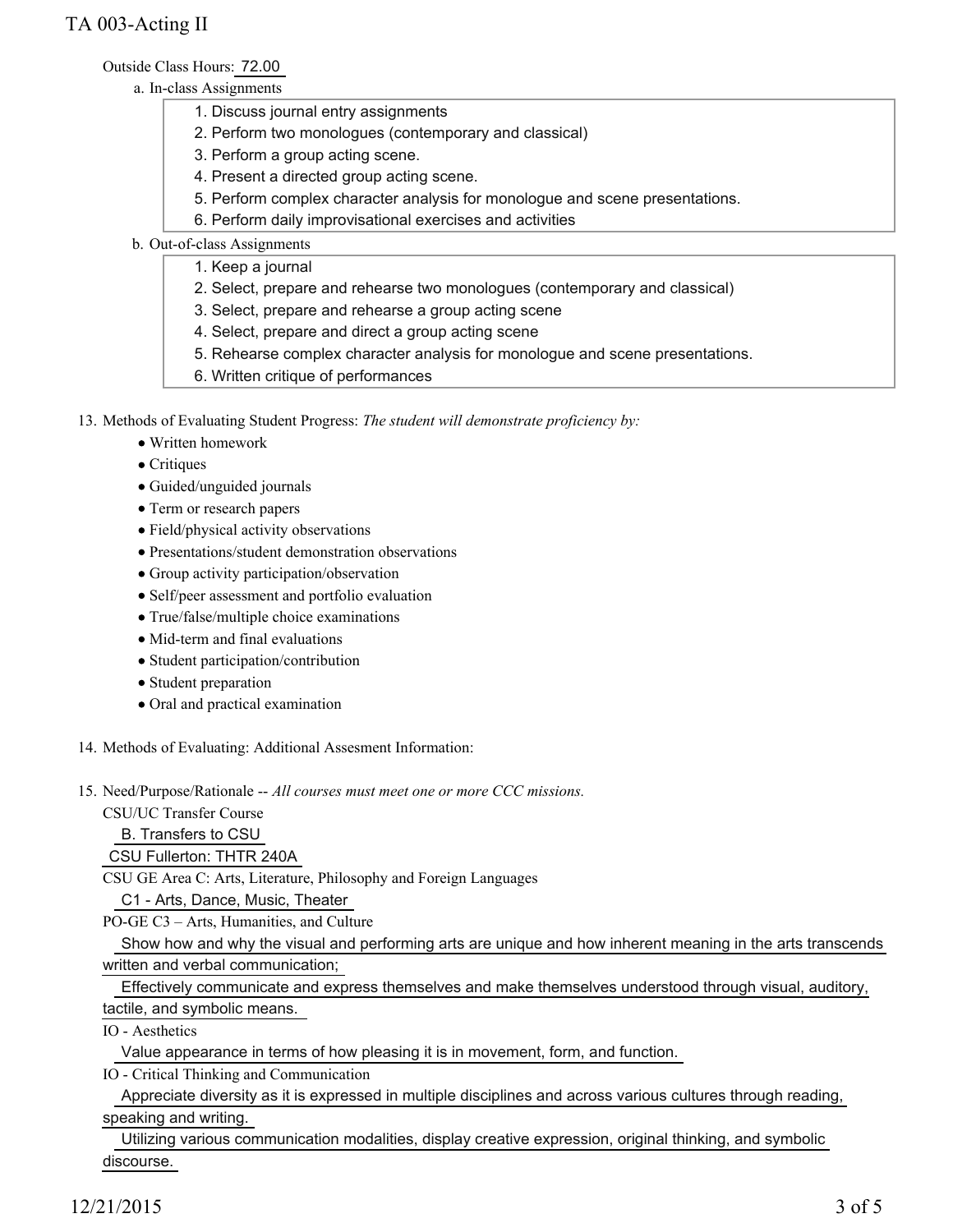# TA 003-Acting II

| 16. Comparable Transfer Course                                                                                                                                                                                                                                                                                                                                                                                                                                                                                                                                                                                                                                                                                                                                                                                                                                                                                                                        |                                                               |                      |                     |                     |
|-------------------------------------------------------------------------------------------------------------------------------------------------------------------------------------------------------------------------------------------------------------------------------------------------------------------------------------------------------------------------------------------------------------------------------------------------------------------------------------------------------------------------------------------------------------------------------------------------------------------------------------------------------------------------------------------------------------------------------------------------------------------------------------------------------------------------------------------------------------------------------------------------------------------------------------------------------|---------------------------------------------------------------|----------------------|---------------------|---------------------|
| <b>University System</b>                                                                                                                                                                                                                                                                                                                                                                                                                                                                                                                                                                                                                                                                                                                                                                                                                                                                                                                              | Campus                                                        | <b>Course Number</b> | <b>Course Title</b> | <b>Catalog Year</b> |
| <b>CSU</b>                                                                                                                                                                                                                                                                                                                                                                                                                                                                                                                                                                                                                                                                                                                                                                                                                                                                                                                                            | <b>CSU Fullerton</b>                                          | THTR 240A            | Acting II           | 2011-2012           |
| <b>CSU</b>                                                                                                                                                                                                                                                                                                                                                                                                                                                                                                                                                                                                                                                                                                                                                                                                                                                                                                                                            | CSU Fullerton                                                 | 240A                 | Acting II           | 2015                |
| 17. Special Materials and/or Equipment Required of Students:<br><sup>18.</sup> Materials Fees:<br>Required Material?                                                                                                                                                                                                                                                                                                                                                                                                                                                                                                                                                                                                                                                                                                                                                                                                                                  |                                                               |                      |                     |                     |
|                                                                                                                                                                                                                                                                                                                                                                                                                                                                                                                                                                                                                                                                                                                                                                                                                                                                                                                                                       |                                                               | <b>Cost Per Unit</b> |                     | <b>Total Cost</b>   |
| <b>Material or Item</b><br>19. Provide Reasons for the Substantial Modifications or New Course:                                                                                                                                                                                                                                                                                                                                                                                                                                                                                                                                                                                                                                                                                                                                                                                                                                                       |                                                               |                      |                     |                     |
| Periodic review / C-ID alignment: THTR 152<br>a. Cross-Listed Course (Enter Course Code): N/A<br>20.<br>b. Replacement Course (Enter original Course Code): N/A                                                                                                                                                                                                                                                                                                                                                                                                                                                                                                                                                                                                                                                                                                                                                                                       |                                                               |                      |                     |                     |
| 21. Grading Method (choose one): Letter Grade Only                                                                                                                                                                                                                                                                                                                                                                                                                                                                                                                                                                                                                                                                                                                                                                                                                                                                                                    |                                                               |                      |                     |                     |
| 22. MIS Course Data Elements<br>a. Course Control Number [CB00]: CCC000446034<br>b. T.O.P. Code [CB03]: 100700.00 - Dramatic Arts<br>c. Credit Status [CB04]: D - Credit - Degree Applicable<br>d. Course Transfer Status [CB05]: A = Transfer to UC, CSU<br>e. Basic Skills Status [CB08]: 2N = Not basic skills course<br>f. Vocational Status [CB09]: Not Occupational<br>g. Course Classification [CB11]: Y - Credit Course<br>h. Special Class Status [CB13]: N - Not Special<br>i. Course CAN Code [CB14]: N/A<br>j. Course Prior to College Level [CB21]: $Y = Not$ Applicable<br>k. Course Noncredit Category [CB22]: Y - Not Applicable<br>l. Funding Agency Category [CB23]: Y = Not Applicable<br>m. Program Status [CB24]: 1 = Program Applicable<br>Name of Approved Program (if program-applicable): THEATRE ARTS<br>Attach listings of Degree and/or Certificate Programs showing this course as a required or a restricted elective.) |                                                               |                      |                     |                     |
| 23. Enrollment - Estimate Enrollment<br>First Year: 25<br>Third Year: 25                                                                                                                                                                                                                                                                                                                                                                                                                                                                                                                                                                                                                                                                                                                                                                                                                                                                              |                                                               |                      |                     |                     |
| 24. Resources - Faculty - Discipline and Other Qualifications:<br>a. Sufficient Faculty Resources: Yes<br>25. Additional Equipment and/or Supplies Needed and Source of Funding.<br>N/A                                                                                                                                                                                                                                                                                                                                                                                                                                                                                                                                                                                                                                                                                                                                                               | b. If No, list number of FTE needed to offer this course: N/A |                      |                     |                     |
| 26. Additional Construction or Modification of Existing Classroom Space Needed. (Explain:)<br>N/A                                                                                                                                                                                                                                                                                                                                                                                                                                                                                                                                                                                                                                                                                                                                                                                                                                                     |                                                               |                      |                     |                     |

FOR NEW OR SUBSTANTIALLY MODIFIED COURSES 27.

Library and/or Learning Resources Present in the Collection are Sufficient to Meet the Need of the Students Enrolled in the Course: Yes